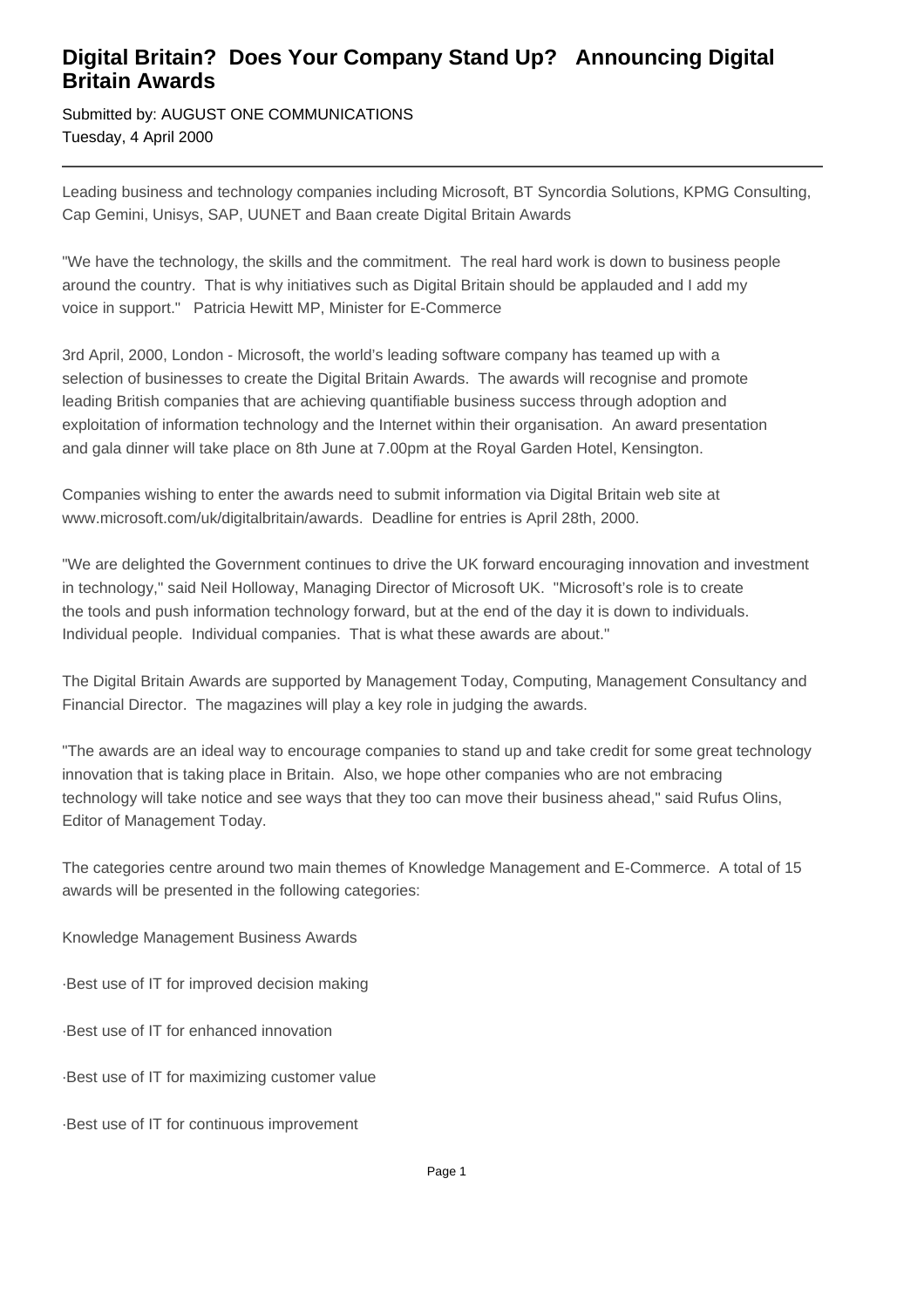Knowledge Management Technology Awards

·Best collaboration solution

·Best data warehousing/business intelligence solution

·Best content & document management/workflow solution

·Microsoft knowledge management award

E-Commerce Awards

·Best consumer e-commerce site

·Best business e-commerce site

·Best value chain solution

·Best e-procurement solution

·Microsoft e-commerce award

For further information on the Digital Britain Awards and details on how to enter, please visit the Digital Britain web site at:

www.microsoft.com/uk/digitalbritain/awards.

- end -

Founded in 1975, Microsoft (Nasdaq "MSFT") is the worldwide leader in software for personal and business computing. The company offers a wide range of products and services designed to empower people through great software -- any time, any place and on any device.

Microsoft and Windows are either registered trademarks or trademarks of Microsoft Corp. in the United States and/or other countries.

For customer product enquiries please advise readers to contact Microsoft Connection on 0345 00 2000.

For further press information about this release, please contact:

Gemma Popham and/or Rebecca Rabin

AUGUST.ONE COMMUNICATIONS Ltd